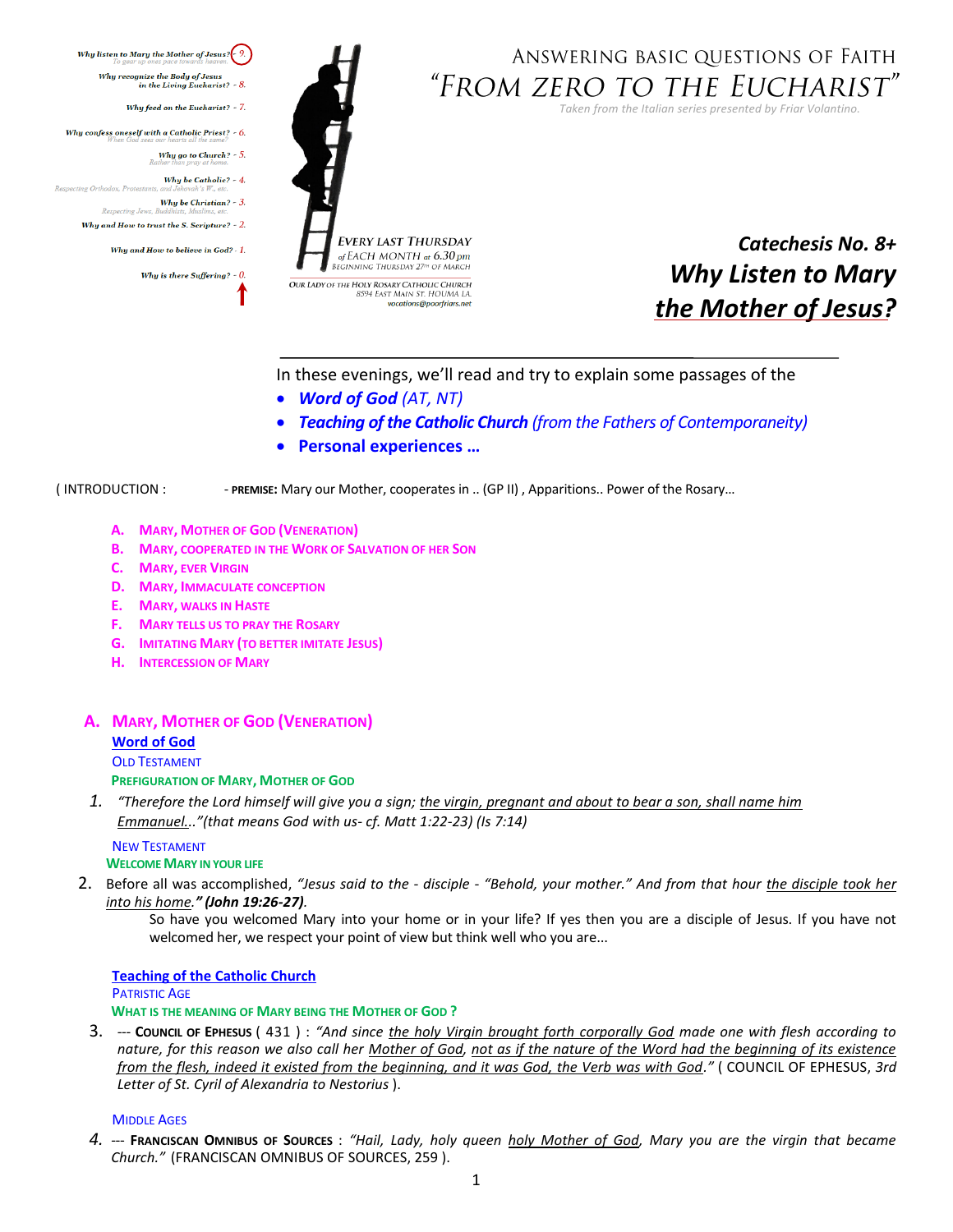#### MODERN ERA **MARY AND THE HOLY SPIRIT**

5. --- S. Louis M. Grignon DE MONTFORT (1673 - † 1716): "The Holy Spirit generated his masterpiece... through Her (Mary )..., *namely God who became Man !" ( Saint Louis M. G. de Monfort / Messalino Febbraio 2006, Lunedì VII° sett. per Annum )*

*OUR LADY IS MOTHER BOTH OF THE HEAD AND OF THE MEMBERS OF THE BODY OF CHRIST.*

6. --- **S. LUIGI M. GRIGNON DE MONTFORT** (1673 - † 1716): *"Who wants to be a member of Jesus Christ? Since Mary formed the head of the elect, Jesus Christ, she must also produce the members of that head, that is, all true Christians. A mother does not conceive a head without members, nor members without a head. If anyone, then, wishes to become a member of Jesus Christ, and consequently be filled with grace and truth , he must be formed in Mary !"* ( LOUIS M. GRIGNON DE MONTFORT, *True Devotion to Mary, No. 12 )* 

### POST-MODERN ( OR CONTEMPORARY ) AGE

#### *IF ONE WANTS TO BE A BROTHER OF CHRIST MARY HAS TO BE THEIR MOTHER.*

*7.* --- **ST. MAXIMILIAN M. KOLBE** (1894 - †1941): *"Those who do not want to have Immaculate Mary as their Mother, will neither have Christ the Lord as their brother."* ( ST. M. KOLBE, SK 1295 )

**WHAT IS THE MEANING OF MARY BEING THE MOTHER OF GOD ?**

8. --- **CATECHISM OF THE CATHOLIC CHURCH**: *Since the Virgin Mary's role in the mystery of Christ and the Spirit has been treated, it is fitting now to consider her place in the mystery of the Church. "The Virgin Mary... is acknowledged and honored as being truly the Mother of God and of the redeemer.... She is 'clearly the mother of the members of Christ'... since she has by her charity joined in bringing about the birth of believers in the Church, who are members of its head." "Mary, Mother of Christ, Mother of the Church."* ( CCC 963 ).

# *[Experiences](#page-0-0)*

 $\overline{a}$ 

### EXAMPLES and TESTIMONIES

- 9. « A child needs not only father but also mother to grow well and quick, so also Jesus left us his Mother (cf. John 19:27 )... and then he said "all is fulfilled".. ( cf. Sac. Pass. pg. 100 -103 )..
- 10.« Those who do "not listen" to Mary our Mother cannot become Saints, because they neither respect the will of the Father, who placed His eyes on her absolute beauty (Cf. Luke 1:30,32), nor do they respect the will of the Son, who gave her to us as our Mother, (Cf. John 19:26), and they also do not respect the will of the Holy Spirit, who chose her for his dwelling. (Cf. Luke 1:35)" (Sac. Pass. pg. 108)..

# **B. MARY, COOPERATED IN THE WORK OF SALVATION OF HER SON Word of God** OLD TESTAMENT

- **PREFIGURATION OF THE VICTORY OVER THE '"ENEMY" THAT HAPPENED THROUGH A WOMAN: MARY.**
- *11."Then the LORD God said to the snake:..I will put enmity between you and the woman, and between your offspring and hers; They will strike at your head, while you strike at their heel"* **(Gen 3:14-15)** *<sup>1</sup>* .
- *12."At that time the prophet Deborah, wife of Lappidoth, was judging Israel. She had Barak, son of Abinoam, summoned from Kedesh of Naphtali. She said to him, "This is what the LORD, the God of Israel, commands: Go, march against Mount Tabor, and take with you ten thousand men from Naphtali and Zebulun. I will draw Sisera, the general of Jabin's army, out to you at the Wadi Kishon, together with his chariots and troops, and I will deliver them into your power." But Barak answered her, "If you come with me, I will go; if you do not come with me, I will not go." "I will certainly go with you," she replied, "but you*  will not gain glory for the expedition on which you are setting out, for it is into a woman's power that the LORD is going to *sell Sisera"* **( Judg 4:4.6-9; cf. Judg 4:17-22)***.*

# **PREFIGURATION OF THE POWERFUL INTERCESSION OF MARY**

- *13."Since you are a devout woman, pray for us" (Jdt 8:31)*
- *14."Queen Esther..prayed to the Lord, the God of Israel, saying: "Be mindful of us, Lord. Make yourself known in the time of our distress and give me courage, King of gods and Ruler of every power.24Put in my mouth persuasive words in the presence of*

<sup>1</sup> Indeed, like so affirms the Dogmatic Constitution *Lumen Gentium: "The Sacred Scriptures of both the Old and the New Testament, as well as ancient Tradition show the role of the Mother of the Saviour in the economy of salvation in an ever clearer light and draw attention to it. The books of the Old Testament describe the history of*  salvation, by which the coming of Christ into the world was slowly prepared. These earliest documents, as they are read in the Church and are understood in the light of a further and full revelation, bring the figure of the woman, Mother of the Redeemer, into a gradually clearer light. When it is looked at in this way, she is already *prophetically foreshadowed in the promise of victory over the serpent which was given to our first parents after their fall into sin (cf. Gen 3:15). Likewise she is the Virgin who shall conceive and bear a son, whose name will be called Emmanuel(cf. Is 7:14; Mt 1:22-23). She stands out among the poor and humble of the Lord, who confidently hope for and receive salvation from Him. With her the exalted Daughter of Sion, and after a long expectation of the promise, the times are fulfilled and the new Economy established, when the Son of God took a human nature from her, that He might in the mysteries of His flesh free man from sin."* (II VATICAN COUNCIL, Dogmatic Constitution *Lumen Gentium*, No. 55 ).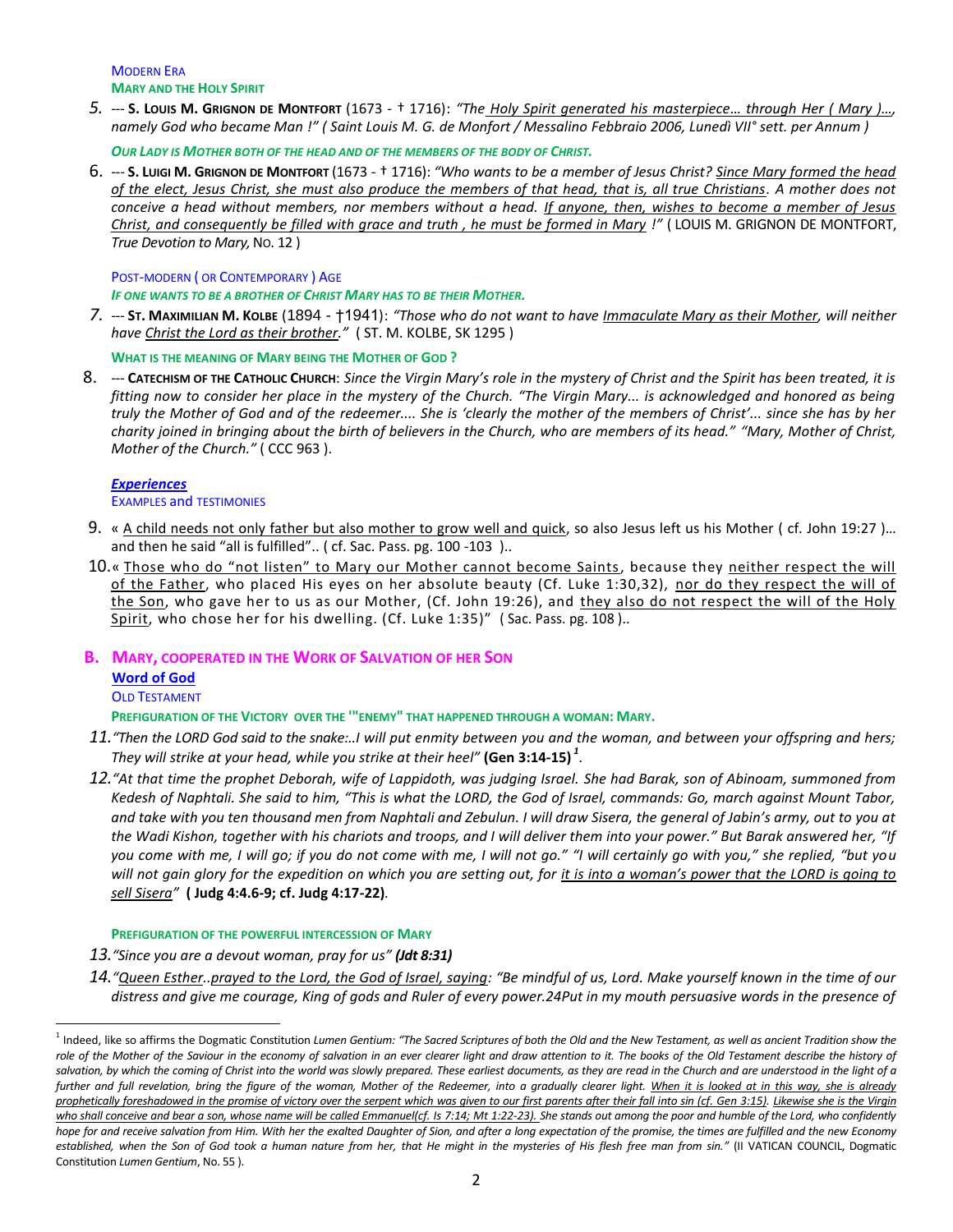*the lion, and turn his heart to hatred for our enemy, so that he and his co-conspirators may perish.25Save us by your power, and help me, who am alone and have no one but you, Lord.. O God, whose power is over all, hear the voice of those in despair. Save us from the power of the wicked, and deliver me from my fear." (Est 4, 17k.r-t.z)*

- *15."Then Uzziah said to her, "Blessed are you, daughter, by the Most High God, above all the women on earth; and blessed be the Lord God, the creator of heaven and earth, who guided your blow at the head of the leader of our enemies". (Jdt 13:18)*
	- This passage could prefigure what Elisabeth said of Mary: *"Most blessed are you among women, and blessed is the fruit of your womb!"›› [\(Luke](http://www.lachiesa.it/bibbia.php?ricerca=citazione&id_versioni=1&Citazione=Lc+1&VersettoOn=1) 1:42).* And also what Mary then said of herself and that was fulfilled in the following centuries and also today: *"From now on will all ages call me blessed" [\(Luke](http://www.lachiesa.it/bibbia.php?ricerca=citazione&id_versioni=1&Citazione=Lc+1&VersettoOn=1) 1:48).*

#### **[Teaching of the Catholic](#page-0-0) Church PATRISTIC AGE**

### **MARY'S AND THE WOMEN'S PLACE IN THE HISTORY OF SALVATION**

16. --- **ST. AUGUSTINE OF HIPPO** (Bishop, 354 - † 430 ): *"When our Lord Jesus Christ came to free humankind and for the salvation of men and women, he did neither despise men because he was born as a man nor did he despise women because he was born of a woman. Here a great mystery is hidden because death befell us through a woman, through a woman life rose within us, so that the devil was defeated in regards to both the male and the female nature, for ( the devil ) rejoiced in the destruction of both genders"* ( AUGUSTINE**,** *The Christian Combat,* 22. 24 )*.*

### POST-MODERN ( OR CONTEMPORARY ) AGE

**MARY COOPERATES IN THE SAVING WORK OF HER SON THE REDEEMER**

*17.* --- **JOHN PAUL II** (Pope 1978 -†2005): *"The Mother cooperates in the saving work of her Son, the Redeemer of the world."* ( JOHN PAUL II, Encyclical *Redemptoris Mater*, 25<sup>th</sup> March 1987, No. 40).

# **C. MARY, EVER VIRGIN**

**Word of God** OLD TESTAMENT **PREFIGURATION OF MARY, ALWAYS VIRGIN**

*18.* "*Therefore the Lord himself will give you a sign; the vergin, pregnant and about to bear a son, shall name him Emmanuel.." (Is 7:14)* **<sup>2</sup>** Now where is the sign? It is in the fact that a Virgin conceives and gives birth and remains a virgin.

### NEW TESTAMENT **MARY ALWAYS VIRGIN**

- *19. "Now this is how the birth of Jesus Christ came about. When his mother Mary was betrothed to Joseph, but before they lived together, she was found with child through the holy Spirit. Joseph her husband, since he was a righteous man, yet unwilling to expose her to shame.. Such was his intention when, behold, the angel of the Lord appeared to him in a dream and said, "Joseph, son of David, do not be afraid to take Mary your wife into your home. For it is through the holy Spirit that this child has been conceived in her. She will bear a son and you are to name him Jesus,because he will save his people from their sins." All this took place to fulfill what the Lord had said through the prophet: "Behold, the virgin shall be with child and bear a son, and they shall name him Emmanuel," which means "God is with us." When Joseph awoke, he did as the angel of the Lord had commanded him and took his wife into his home. He had no relations with her until she bore a son, and he named him Jesus." [\(Matt 1:18-25\)](http://www.lachiesa.it/bibbia.php?ricerca=citazione&id_versioni=1&Citazione=Lc+1&VersettoOn=1).*
- *20. "Do not be afraid, Mary, for you have found favor with God. Behold, you will conceive in your womb and bear a son, and you shall name him Jesus.. But Mary said to the angel, "How can this be, since I have no relations with a man?" And the angel said to her in reply, "The holy Spirit will come upon you, and the power of the Most High will overshadow you. " [\( Luke 1:30-](http://www.lachiesa.it/bibbia.php?ricerca=citazione&id_versioni=1&Citazione=Lc+1&VersettoOn=1) [31.34-35](http://www.lachiesa.it/bibbia.php?ricerca=citazione&id_versioni=1&Citazione=Lc+1&VersettoOn=1) ).*

# **EXPLANATORY GESTURES TO WHO JESUS CONSIDERS BROTHERS (TO EXPLAIN THAT MARY NOT HAD OTHER BIOLOGICAL CHILDREN).**

- *21. " And stretching out his hand toward his disciples, he said, "Here are my mother and my brothers! For whoever does the will of my heavenly Father is my brother, and sister, and mother." [\(Matt 12:49-50\)](http://www.lachiesa.it/bibbia.php?ricerca=citazione&id_versioni=3&Citazione=Mt+12&VersettoOn=1).*
- *22. "And looking around at those seated in the circle he said, "Here are my mother and my brothers! Whoever does the will of God is my brother and sister and mother." [\(Mark 3:34-35\)](http://www.lachiesa.it/bibbia.php?ricerca=citazione&id_versioni=3&Citazione=Mc+3&VersettoOn=1)*
- *23."My mother and my brothers are those who hear the word of God and act on it." (Luke 8:21)*

# **ANAGRAPHIC DATA THAT SHOW THAT JESUS HASN'T BIOLOGICAL BROTHERS AND SO THAT MARY HASN'T GOT OTHER BIOLOGICAL CHILDREN.**

- *24. "But I did not see any other of the Apostles, only James the brother of the Lord." (Gal 1:19).* Now, among the apostles, there are only two with the name of James:
- *25. "He appointed the twelve: Simon, whom he named Peter; James, son of Zebedee, and John.. Andrew, Philip, Bartholomew, Matthew, Thomas, James the son of Alphaeus; Thaddeus, Simon the Cananean," (Mark 3:16-18). 3*

 2 *Ibidem.*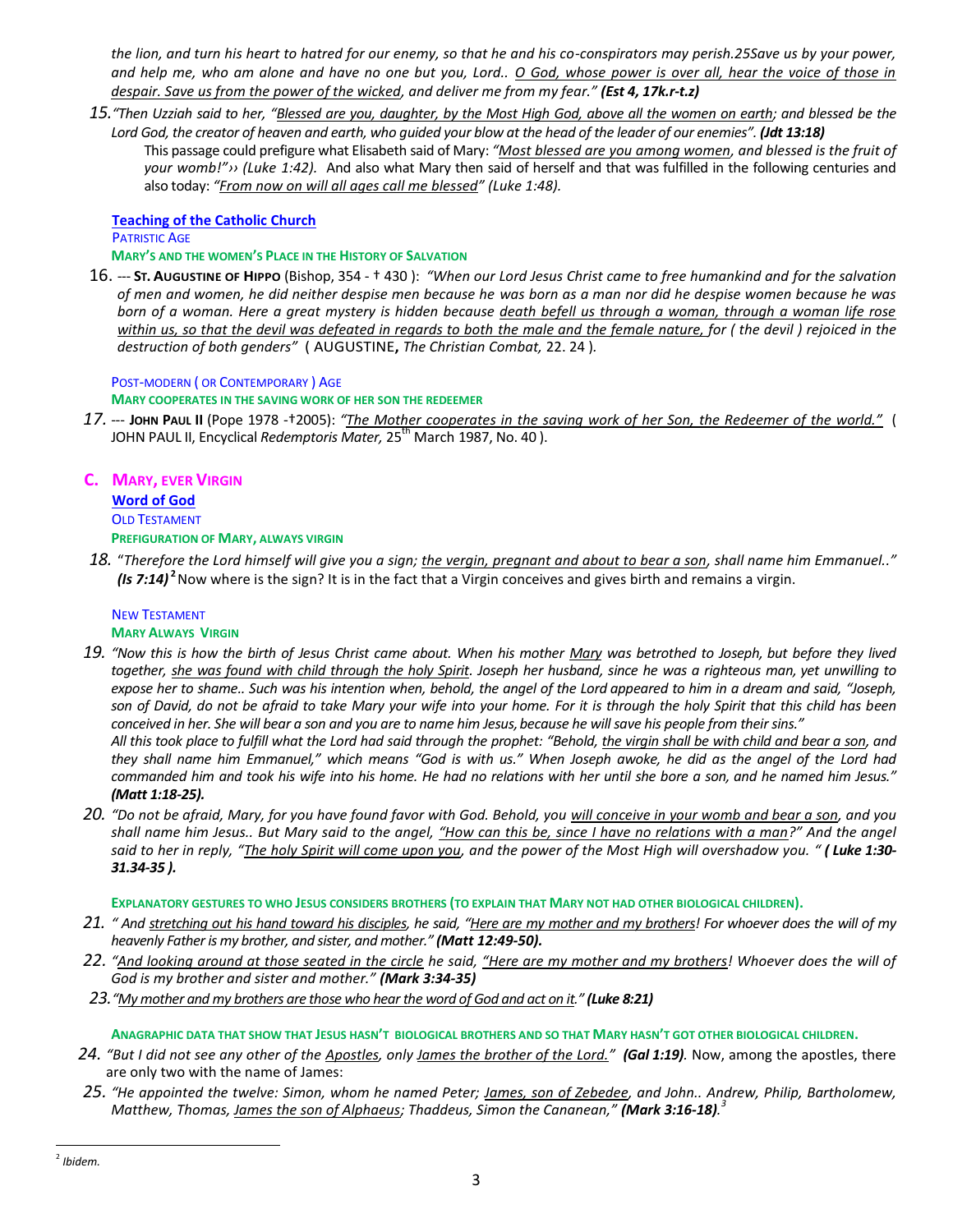--- And then the two Apostles called James, one was the son of Zebedee and the other one son of Alphaeus, *ipso facto* they are not the children of St. Joseph and therefore they are not native brothers of Jesus, if anything they were but cousins or only spiritual brothers, according to the first passage (cf. Gal 1:19)<sup>4</sup>.

--- So consequently Mary did not have other children, and therefore we can demonstrate at this point the Virginity of Mary, because Jesus was born through an extraordinary conception (cf. Luke 1:31-35).

--- Moreover we will give proof that in Hebrew, the word brother did not mean such a direct family bond. It is not by chance that in the Old Testament, Abraham uses the term "AchÌm" "brothers" (יְהוֹים <sup>2</sup>aHîm;) speaking of himself and **of his nephew Lot** (Genesis 12:5), Indeed we read: *So Abram said to Lot: (his nephew- Genesis 12:5): "Let there be no strife between you and me.. for we are (brothers in italian) ( kindred in English)." (Genesis 13:8).* So does the Word confirm that talking about the so-called "brothers" of Jesus ( *your brothers are waiting outside* – cf. Matt 12:47) the authors of the Gospels do not refer strictly to native brothers of Jesus, but to a wider kinship, as it was proven just now by various passages on this topic regarding bout the native brothers or not blood brothers of Jesus<sup>5</sup>.

**[Teaching of the Catholic](#page-0-0) Church PATRISTIC AGE MARY IS ALWAYS VIRGIN**

- 26. --- **ST. IRENAEUS OF LIONE** (Bishop and Martyr, 130 † 202): *"The Lord himself has given us a sign.. that man did not ask for, because he never dreamt that such thing would be possible, that a virgin could became mother, giving birth to a son and remain a virgin."* ( IRENEAUS OF LYON, *Off. of Read.,* Tue. IV Sett. O.T. ).
- 27. --- **ST. PETER CHRYSOLOGUS** (Bishop, 380 † 450)**:** *"A Virgin conceived, bore a son, and yet remained a virgin. This is no common occurrence, but divine signs."* ( PETER CHRYSOLOGUS, *Off. of Read.*, 30<sup>th</sup> July).
- 28.--- **II COUNCIL OF C[ONSTANTINOPLE](file:///C:/Users/2.%20%20Missione%20Noto%202013-2014/1.%20%20In%20it/Catechesi%20Sabato%20sera/Catechesi%20x%20bimbi%20nello%20Spirito/AppData/Local/Packages/microsoft.windowscommunicationsapps_8wekyb3d8bbwe/LocalState/LiveComm/622baa7abfdaa974/120712-0049/Att/C%20-%20Concili/6%20%20II°%20Concilio%20di%20Costantinopoli%20553/II°%20Concilio%20di%20Costantinopoli%20553.doc)** ( 553 ): *« If someone does not confess the two births of the Verb of God, one from the Father before all ages, out of time and incorporeal, the other one in these last times, when he came down from Heaven and incarnated in the holy and glorious mother of God and always virgin Mary and born from her, shall be anathema."* ( II COUNCIL OF CONSTANTINOPLE, *Anathemas against the "Three Chapters"*, II ).
- 29. --- **ST. JOHN DAMASCENE** (Bishop, 650 † 749)**:** *"The Virgin Mother of God.. was virgin before she gave birth, whilst she gave birth and after she gave birth.*" (JOHN DAMASCENE, Off. of Read., 26<sup>th</sup> July ).

# **D. MARY, THE IMMACULATE CONCEPTION**

### **PREFIGURATION OF THE IMMACULATE**

- *30. "You are beautiful in every way, my friend, there is no flaw in you!" [\(Song 4:7\)](http://www.lachiesa.it/bibbia.php?ricerca=citazione&id_versioni=1&Citazione=Ct+4&VersettoOn=1).*
- *31. " Forever it marches crowned in triumph, victorious in unsullied deeds of valor". (Wis 4:2)*

#### **[Teaching of the Catholic](#page-0-0) Church PATRISTIC AGE**

**MARY IS IMMACULATE** (from the Latin word *"Im-maculata"/ macula = stain / in macula = WITHOUT STAIN*)

32. --- **ST. GREGORY OF NYSSA** ( 335 - † 395 )**:** *"What happened in the stainless Mary when the fullness of the Godhead which was in Christ shone out through her, that happens in every soul that leads by reason the virgin life. No longer indeed does the Master come with bodily presence; "we know Christ no longer according to the flesh" (2 Cor 5:16) ; but, spiritually, He dwells in us and brings His Father with Him, as the Gospel somewhere tells."* (GREGORY OF NYSSA, *On Virginity,* Chap. II).

### MODERN AGE **DOGMA OF THE IMMACULATE CONCEPTION**

33. --- **POPE B. PIUS IX** (Pope from 1846 - † 1878): *"We declare, affirm and define as revealed by God the doctrine concerning the most Blessed Virgin Mary, Mother of God, ancient indeed is that devotion of the faithful based on the belief that her soul, in the first instant of its creation and in the first instant of her conception, was, by a special grace and privilege of God, in view of the merits of Jesus Christ, her Son and the Redeemer of the human race, preserved free from all stain of original sin. And this has to be object of a certain and unchangeable faith of all the faithful of the Conception."* ( POPE B. PIUS IX, Bolla *[Ineffabilis Deus,](file:///C:/Users/Ad%20Usum%20Fr.%20NMA-A/Desktop/A%20-%20Papi/Pio%20IX°/Z%20%20coll/Bolla%20Ineffabilis%20Deus.doc)* 8 December 1854, Session VI, Paragraph 16 ).

POST-MODERN ( OR CONTEMPORARY ) AGE **DOGMA OF THE IMMACULATE CONCEPTION**

*34.* --- **CATECHISM OF THE CATHOLIC CHURCH:** *‹‹ Through the centuries the Church has become ever more aware that Mary, "full of grace" through God, was redeemed from the moment of her conception. That is what the dogma of the Immaculate Conception confesses, as Pope Pius IX proclaimed in 1854: The most Blessed Virgin Mary was, from the first moment of her conception, by a singular grace and privilege of almighty God and by virtue of the merits of Jesus Christ, Savior of the human race, preserved immune from all stain of original sin. [Pius IX, Bolla Ineffabilis Deus: Denz. -».* (CCC 491).

 $\overline{a}$ 

 $^3$  On the 24<sup>th</sup> January 2014 we have included this Gospel passage (Mark 3, 16-18) in this file or in these notes, and shortly after, we found the same passage in the Gospel of the Mass of the same day.

<sup>&</sup>lt;sup>4</sup> (Cf. Meditation by friar Picchignito, with int. VV).

<sup>&</sup>lt;sup>5</sup> (Cf. Meditation by Friar Michael, with int. VV).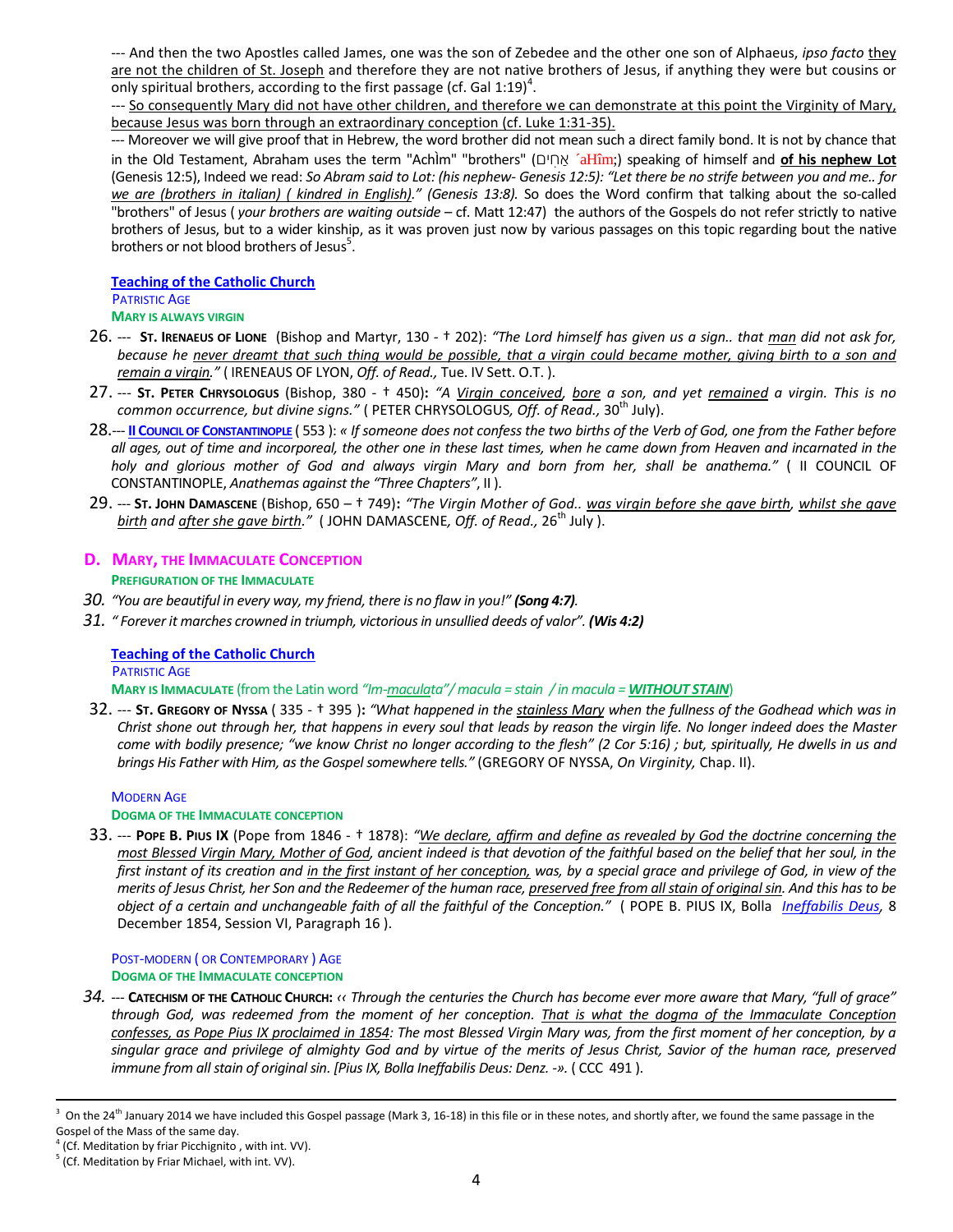- *35. "The 'splendor of an entirely unique holiness' by which Mary is 'enriched from the first instant of her conception' [II Vat. Counc., Lumen Gentium, 56] comes wholly from Christ: she is 'redeemed, in a more exalted fashion, by reason of the merits of her Son.' [II Vat. Counc., Lumen Gentium, 56]. The Father blessed Mary more than any other created person 'in Christ with every spiritual blessing in the heavenly places' ( Eph 1:3 ) and chose her 'in Christ before the foundation of the world, to be holy and blameless before him in charity. ( Eph 1:4 )."* ( CCC 492 )
- *36. "The Fathers of the Eastern tradition call the Mother of God "the All–Holy" (Panagia) and celebrate her as "free from any stain of sin, as though fashioned by the Holy Spirit and formed as a new creature." [II. Vat. Counc. Lumen gentium, 56]. By the grace of God Mary remained free of every personal sin her whole life long."* ( CCC 493 ).

### **E. MARY, WALKS IN HASTE**

**Word of God** OLD TESTAMENT

**PREFIGURATION OF THE HASTE THAT MARY HAD IN DOING THE WILL OF GOD** 

*37."I will run the way of your commandments, for you will broaden my heart."* **(Ps 119:32)**

*38."Should you run, you will not stumble" (Prov 4:12).*

### NEW TESTAMENT

IMITATE THE HASTE OF MARY TOWARDS THE HIGH OF THE DIVINE WILL (-CF. LUKE [1:39](http://www.lachiesa.it/bibbia.php?ricerca=citazione&id_versioni=1&Citazione=Lc+1&VersettoOn=1) ; SLC p.89) TO HAVE A HIGHER GEAR

- 39. *"During those days Mary set out and traveled to the hill country in haste to a town of Juda" [\(Lc 1:39\)](http://www.lachiesa.it/bibbia.php?ricerca=citazione&id_versioni=1&Citazione=Lc+1&VersettoOn=1).*
- 40. *"Let us persevere in running the race that lies before us while keeping* ( like Mary cf. John 19,25-27 ) *our eyes fixed on Jesus "(Heb 12:1-2)*, so we can fly ( cf. Rev 12:14 ) faster towards the number 1 up there..
- *41. Brothers, I for my part do not consider myself to have taken possession. Just one thing: forgetting what lies behind but straining forward to what lies ahead, I continue (la corsa in italiano) (my pursuit in english) toward the goal, the prize of God's upward calling, in Christ Jesus." (Phil 3:13-14).*

# *[Experiences](#page-0-0)*

EXAMPLES and TESTIMONIES

42. "Here are several examples from the Bible regarding the haste in doing God's Will: Mary (cf. Luke [1:39\)](http://www.lachiesa.it/bibbia.php?ricerca=citazione&id_versioni=1&Citazione=Lc+1&VersettoOn=1); the Pious women (cf. [Matt 28:8\)](http://www.lachiesa.it/bibbia.php?ricerca=citazione&id_versioni=1&Citazione=Mt+28&VersettoOn=1); Zacchaeus (cf. Luke [19:6\)](http://www.lachiesa.it/bibbia.php?ricerca=citazione&id_versioni=1&Citazione=Lc+19&VersettoOn=1); the calling of Peter and Andrew (cf. [Matt 4:20\)](http://www.lachiesa.it/bibbia.php?ricerca=citazione&id_versioni=1&Citazione=Mt+4&VersettoOn=1) and of James and John (cf. [Matt 4:22\)](http://www.lachiesa.it/bibbia.php?ricerca=citazione&id_versioni=1&Citazione=Mt+4&VersettoOn=1); Mary of Màgdala (cf. John [20:2\)](http://www.lachiesa.it/bibbia.php?ricerca=citazione&id_versioni=1&Citazione=Gv+20&VersettoOn=1); Peter and John running to the tomb (cf. John [20:4\)](http://www.lachiesa.it/bibbia.php?ricerca=citazione&id_versioni=1&Citazione=Gv+20&VersettoOn=1); Peter freed from Prison by the Angel (cf. [Act 12:7\)](http://www.lachiesa.it/bibbia.php?ricerca=citazione&id_versioni=1&Citazione=At+12&VersettoOn=1); etc.."

**F. MARY TELLS US TO PRAY THE ROSARY**

#### **Word of God** OLD TESTAMENT

**MEDITATE ON THE MYSTERIES OF GOD**

- *43. "He will direct his knowledge and his counsel, as he meditates upon God's mysteries.. He will make the doctrine in his teaching shine, and glory in the Law of the Lord's covenant" (Sir 39:7-8).* **PRAY TOGETHER WITH MARY**
- *44. "All these devoted themselves with one accord to prayer, together with some women, and Mary the mother of Jesus.. ›› [\(Acts](http://www.lachiesa.it/bibbia.php?ricerca=citazione&id_versioni=1&Citazione=At+1&VersettoOn=1)  [1:14\)](http://www.lachiesa.it/bibbia.php?ricerca=citazione&id_versioni=1&Citazione=At+1&VersettoOn=1).*

#### **THE IMPORTANCE TO BEING ALLIES WITH MARY**

45. *"A great sign appeared in the sky, a woman clothed with the sun, with the moon under her feet, and on her head a crown of twelve stars. She was with child and wailed aloud in pain as she labored to give birth... She gave birth to a son, a male child, destined to rule all the nations with an iron rod.[\\*](http://www.usccb.org/bible/revelation/12#74012005-1) Her child was caught up to God and his throne... Then the dragon became angry with the woman and went off to wage war against the rest of her offspring, those who keep God's commandments and bear witness to Jesus. !" [\(Rev 12:1-](http://www.lachiesa.it/bibbia.php?ricerca=citazione&id_versioni=1&Citazione=Ap+12&VersettoOn=1)2.5.17).*

*---* Are you allied with the Woman of the Book of Revelation, namely with Mary and with her Marian Church, that listens to her advice? Then you are in possession of the true testimony of Jesus.. But in case you are not allied with this woman, we respect your point of view, but you need to be cautious maybe you're getting allied with the dragon…

**[Teaching of the Catholic](#page-0-0) Church**  MODERN AGE **WHY MEDITATE THE ROSARY ?**

*46.* --- **ST. LOUIS M. GRIGNON DE MONTFORT** (1673 - † 1716): *"The Rosary without meditation of the sacred mysteries of our salvation, would be like a body lacking the soul, an excellent matter without the shape of meditation, that distinguishes them from other devotions."* ( S. LUIGI M. GRIGNON DE MONTFORT, *Il segreto meraviglioso del Santo Rosario*, 61 )

*POST-MODERN ( OR CONTEMPORARY ) AGE*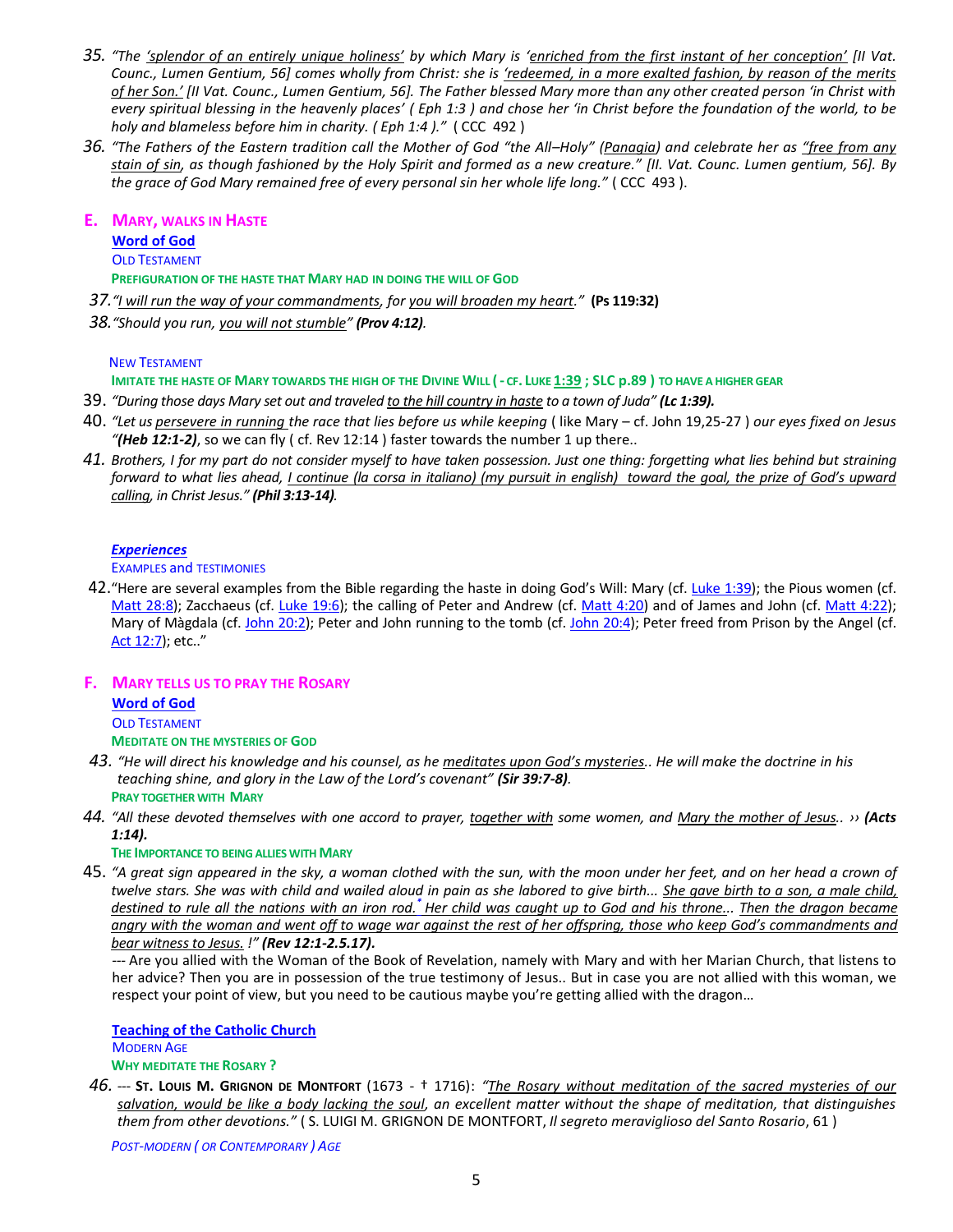#### **WHY MEDITATE THE ROSARY ?**

- 47. --- **ST. PADRE PIO** (1887 †1968): "*Love Our Lady and make others love her, recite the Holy Rosary and have others recite it."* ( PADRE PIO, *Testament of St. Pio* )*.*
- 48. --- **Sr. LUCIA DOS SANTOS** [\(1907](http://it.wikipedia.org/wiki/1907) [2005\)](http://it.wikipedia.org/wiki/2005): *"I Promise to assist them in the hour of their death, with the necessary graces for the salvation of the soul, to all those who.. (often) stay with me during 15(-20) minutes meditating on the Mysteries of the Holy Rosary, with the purpose of offering reparation to me !*" ( cf. SR. LUCIA DOS SANTOS*, Messag. of Mary to Sr Lucia in Fatima* )*.*
- 49. --- **POPE BENEDICT XVI** (Pope from 2005 to 2013) : *"The Rosary is a contemplative and Christocentric prayer, inseparable from meditation on Holy Scripture. It is the prayer of the Christian who advances on his pilgrimage of faith, following Jesus and preceded by Mary.*" (POPE BENEDICT XVI, Angelus 1<sup>st</sup> October 2006).
- *50.* --- **PAUL VI** (Pope from 1963 to † 1978): *"Without this the Rosary is a body without a soul, and its recitation is in danger of becoming a mechanical repetition of formulas.. By its nature the recitation of the Rosary calls for a quiet rhythm and a lingering pace, helping the individual to meditate on the mysteries of the Lord's life as seen through the eyes of her who was closest to the Lord."* ( PAUL VI, Exhortation Apostolica Marialis Cultus, No. 47 )*.*

--- Who are the ones who say that we should pray the Holy Rosary ? it was continually said by: Our Lady of Lourdes, Our Lady of Fatima, and so on, the Pope and the Saints say it, whose words are confirmed by our good God through " Signs and Wonders".. - Healings - and # Conversions ! #. (cf. " Mark 16:17; Act 2:22. 43"; - Act 3:1-10; Act 4:29-30 -; # Act 2:41-; Act 9:10-18 # ; Matt 16:3)*.*

So let us trust them ( let us pray the Holy Rosary ), not so much because they say it *but for acknowledging in them " the Works of the Father " and " his Will" (cf. John 10:37)*

### **THE VISION OF HELL THAT OUR LADY SHOWED TO THE CHILDREN OF FATIMA.**

*51.* --- **Sr. LUCIA DOS SANTOS** [\(1907](http://it.wikipedia.org/wiki/1907) - †[2005\)](http://it.wikipedia.org/wiki/2005): *"Our Lady showed us a great sea of fire which seemed to be under the earth. Plunged in this fire were demons and souls in human form, Iike transparent burning embers, all blackened or burnished bronze, floating about in the conflagration, now raised into the air by the flames that issued from within themselves together with great clouds of smoke, now falling back on every side like sparks in a huge fire, without weight or equilibrium, and amid shrieks and groans of pain and despair, which horrified us and made us tremble with fear. The demons could be distinguished by their terrifying and repellent likeness to frightful and unknown animals, all black and transparent. This vision lasted but an instant. How can we ever be grateful enough to our kind heavenly Mother, who had already prepared us by promising, in the first Apparition, to take us to Heaven. Otherwise, I think we would have died of fear and terror."* (SR. LUCIA OF FATIMA, *Vision of Hell, year* 1917, in Magisterium 294).

#### *[Experiences](#page-0-0)*

EXAMPLES and TESTIMONIES

- 52.« The many apparitions approved by the Church (Fatima, Lourdes, Guadalupe..) >>
- 53."The house of the Jesuits was not destroyed after the explosion of the atomic bomb in Hiroshima. The Jesuits who stayed alive and uncontaminated, had always the same answer on their many questions: *"As missionaries we wanted to live the Message of Fatima in our country and that is why we prayed the Rosary every day".* A similar miracle happened also in Nagasaki**,** where a franciscan convent - "Mugenzai no Sono" ("Garden of the Immaculate") – founded by Saint Maximilian Kolbe remained intact. ( Cf. [IL ROSARIO DI MARIA E LA BOMBA ATOMICA DI](http://grcompany.wordpress.com/2011/05/30/il-rosario-di-maria-e-la-bomba-atomica-di-hiroshima/) HIROSHIMA, in [http://grcompany.wordpress.com,](http://grcompany.wordpress.com/)

[http://grcompany.wordpress.com/2011/05/30/il-rosario-di-maria-e-la-bomba-atomica-di-hiroshima,](http://grcompany.wordpress.com/2011/05/30/il-rosario-di-maria-e-la-bomba-atomica-di-hiroshima) [07-03-2014]),

- 54. "The Holy Rosary is in the end but "a collection of KEYS of pieces of the Gospel", where God wants to simplify the long birth of our "Spiritual Walk" ( to our Crucifixion, for our Blessed and Glorious Immortality ! ). Amen ! ››. ( WHY LISTEN TO MARY ? AND PRAY THE HOLY MEDITATED ROSARY ?... WHERE IS IT WRITTEN ?... in: www.poorfriars.net, <http://nuke.fratipoveri.net/Default.aspx?tabid=172> , [02-26-2014] ).
- 55."Example of the beefsteak that is used as a figure of the Bible, that needs to be chopped for the spiritual kids also through the mysteries of the Rosary that are a summary (or précis) of the history of Salvation."

# **G. IMITATING MARY (TO BETTER IMITATE JESUS)**

**IMITATE LISTENING OF MARY** 

- *56. "And Mary kept all these things, reflecting on them in her heart." [\(Luke 2:19\)](http://www.lachiesa.it/bibbia.php?ricerca=citazione&id_versioni=1&Citazione=Lc+2&VersettoOn=1).* **LISTEN TO MARY TO BETTER IMITATE JUSUS**
- *57. "His mother said to the servers, "Do whatever he tells you." (John 2:5).*

**[Teaching of the Catholic](#page-0-0) Church PATRISTIC AGE RUN TOWARDS THE HEIGHTS IMITATING MARY ( CF. LUKE [1:39](http://www.lachiesa.it/bibbia.php?ricerca=citazione&id_versioni=1&Citazione=Lc+1&VersettoOn=1) ; SLC pg.89 )** 

58. --- **ST. AMBROSE OF MILAN** ( Bishop, 339 - † 397 ): *"Being so filled with God could (Mary) but go in haste towards the heights ? Indeed: the Grace of the Holy Spirit is not slow."* ( AMBROSE, *Off. of Read.,* 4th Sun. of Advent)*.*

*POST-MODERN ( OR CONTEMPORARY ) AGE* **MARY: MODEL, STRENGTH AND JOY FOR THE IMITATORS OF CHRIST**